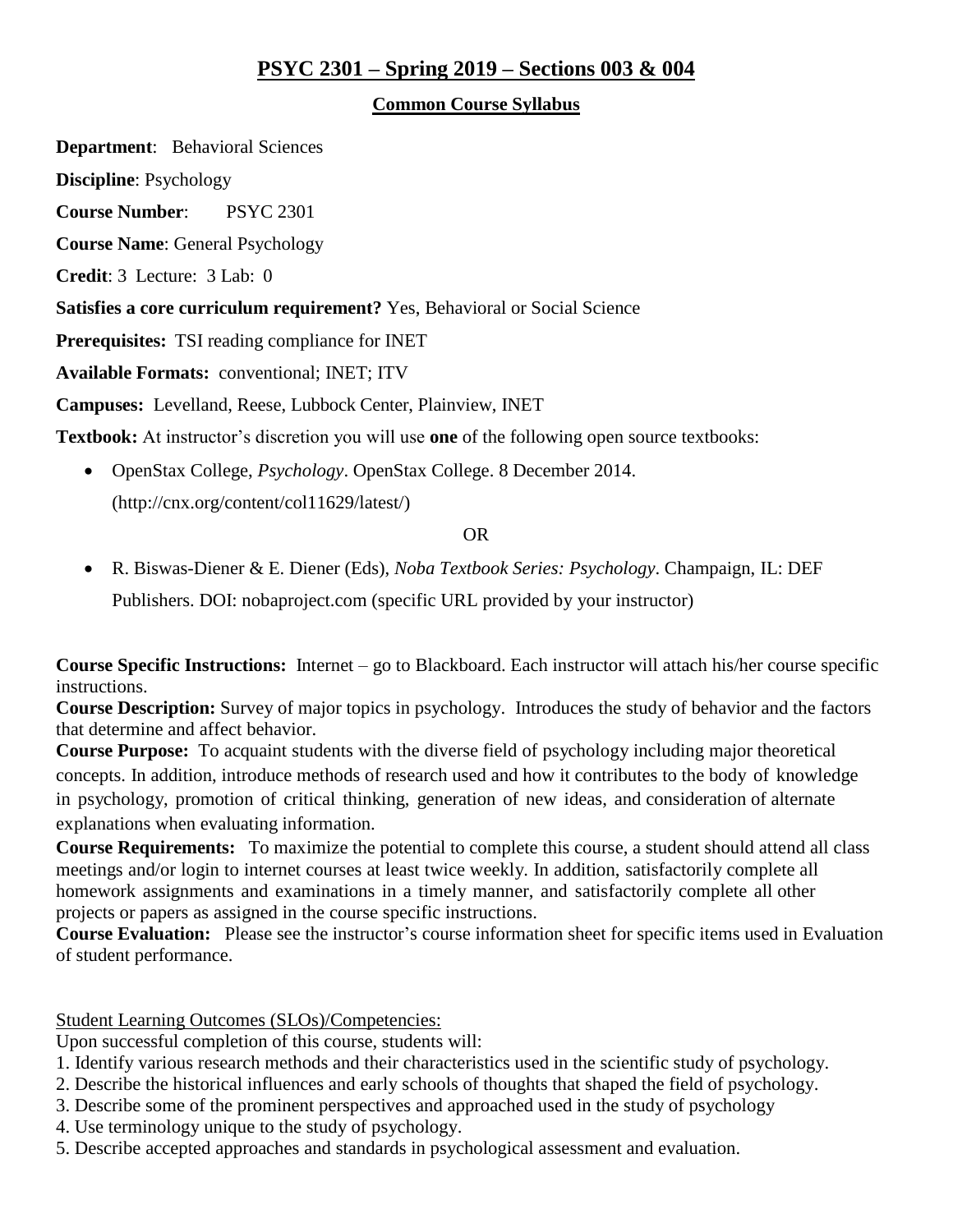6. Identify factors in physiological and psychological processes involved in human behavior.

#### **Core Objectives addressed**:

- **Communication skills** to include effective written, oral and visual communication.
- **Critical thinking skills** to include creative thinking, innovation, inquiry and analysis, evaluation and

synthesis of information.

**Empirical and Quantitative skills**- to include the manipulation and analysis of numerical data or

observable facts resulting in informed conclusions.

**Social Responsibility**- to include the demonstrated intercultural knowledge and competence, knowledge of

civic responsibility, and the ability to engage effectively in regional, national and global communities.

CIP # 42.0101

# **Course Policies:**

**Attendance Policy:** Students are expected to attend all classes in order to be successful in a course. The student may be administratively withdrawn from the course when absences become excessive as defined in the course syllabus.

When an unavoidable reason for class absence arises, such as illness, an official trip authorized by the college or an official activity, the instructor may permit the student to make up work missed. It is the student's responsibility to complete work missed within a reasonable period of time as determined by the instructor. Students are officially enrolled in all courses for which they pay tuition and fees at the time of registration. Should a student, for any reason, delay in reporting to a class after official enrollment, absences will be attributed to the student from the first class meeting.

Students who enroll in a course but have "Never Attended" by the official census date, as reported by the faculty member, will be administratively dropped by the Office of Admissions and Records. A student who does not meet the attendance requirements of a class as stated in the course syllabus and does not officially withdraw from that course by the official census date of the semester, may be administratively withdrawn from that course and receive a grade of "X" or "F" as determined by the instructor. Instructors are responsible for clearly stating their administrative drop policy in the course syllabus, and it is the student's responsibility to be aware of that policy.

It is the student's responsibility to verify administrative drops for excessive absences through MySPC using his or her student online account. If it is determined that a student is awarded financial aid for a class or classes in which the student never attended or participated, the financial aid award will be adjusted in accordance with the classes in which the student did attend/participate and the student will owe any balance resulting from the adjustment.

**Academic Integrity:** The attempt of any student to present as his or her own any work which he or she has not honestly performed is regarded by the faculty and administration as a most serious offense and renders the offender liable to serious consequences, possibly suspension. This policy relates to all forms of cheating and plagiarism. See Instructor's Course Information for additions to the academic integrity policy.

**Student Conduct:** A high standard of conduct is expected of all students. Students are subject to federal, state and local laws, as well as South Plains College rules and regulations. Any student who fails to perform according to expected standards may be asked to withdraw. Failure to comply with lawful direction of a classroom teacher relative to maintaining good order is considered misconduct on the part of the student. Repeated violations of disrupting a class may result in the student being dropped from that course (See Catalog/Student Guide for full policy). See Instructor's Course Information for additional policies related to student conduct.

**Campus Concealed Carry syllabus statement**: Campus Concealed Carry - Texas Senate Bill - 11 (Government Code 411.2031, et al.) authorizes the carrying of a concealed handgun in South Plains College buildings only by persons who have been issued and are in possession of a Texas License to Carry a Handgun.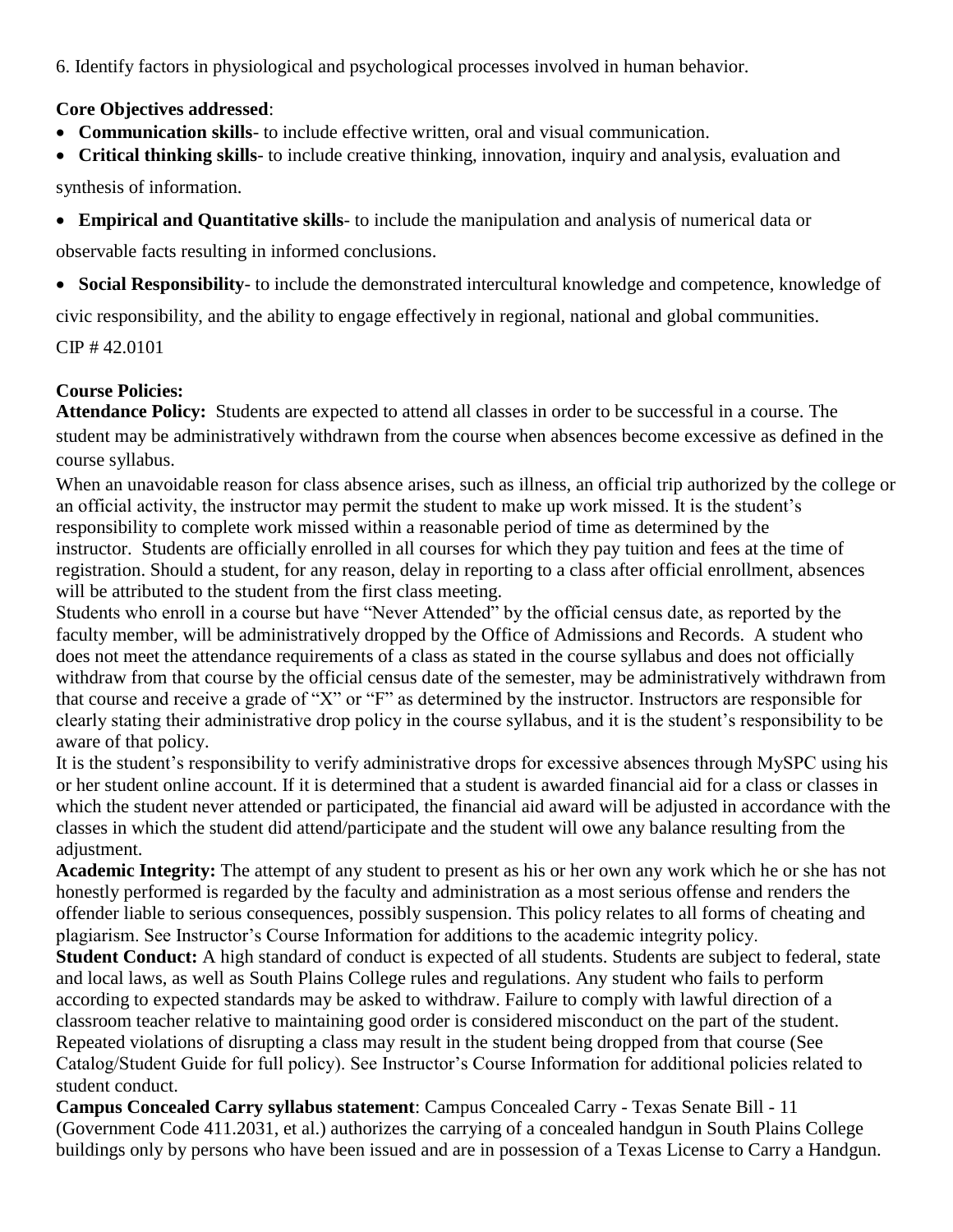Qualified law enforcement officers or those who are otherwise authorized to carry a concealed handgun in the State of Texas are also permitted to do so. Pursuant to Penal Code (PC) 46.035 and South Plains College policy, license holders may not carry a concealed handgun in restricted locations. For a list of locations, please refer to the SPC policy at: (http://www.southplainscollege.edu/human\_resources/policy\_procedure/hhc.php) Pursuant to PC 46.035, the open carrying of handguns is prohibited on all South Plains College campuses. Report violations to the College Police Department at 806-716-2396 or 9-1-1.

**Appeal Process**: The process of appeal is outlined in the college catalog. Basically you would need to talk to the instructor, the department chair, and then the dean if the problem is not resolved. Be sure to always start with your instructor.

**Diversity & Equal Rights:** South Plains College does not discriminate on the basis of race, color, national origin, sex, disability or age in its programs and activities. The following person has been designated to handle inquiries regarding the non-discrimination policies: Vice President of Student Affairs.

All students are entitled to equal rights under the affirmative action and equal opportunity laws. Students are also protected against unjust or biased academic evaluation, but at the same time, they are responsible for maintaining standards of academic performance established for each course in which they are enrolled. (See Catalog/Student Guide for full definitions and policies)

**ADA (Disability) Statement:** Students with disabilities, including but not limited to physical, psychiatric, or learning disabilities, who wish to request accommodations in this class should notify the Disability Services Office early in the semester so that the appropriate arrangements may be made. In accordance with federal law, a student requesting accommodations must provide acceptable documentation of his/her disability to the Disability Services Office. For more information, call or visit the Disability Services Office at Levelland Student Health & Wellness Center 806-716-2577, Reese Center (Building 8) and Lubbock Center: 806-716- 4675, Plainview Center Main Office: 806-716-4302 or 806-296-9611, or the Health and Wellness main number at 806-716-2529.

#### **Instructor's Course Information: Miller**

**Course Information**: PSYC 2301 – Spring 2019

**Office Hours**: SS117 Mon 10am-10:30am & 2:30pm-3:30pm, Tues 10am-10:30am &

2:30pm-3:30pm, Wed 10am-10:30am & 2:30pm-3:30pm, Thurs 2:30pm-3pm, Fri

9am-12am (806-716-2967)

**Email Address**: [mamiller@southplainscollege.edu](mailto:mamiller@southplainscollege.edu)

**Course Website**: Blackboard (https://southplainscollege.blackboard.com)

**Textbook:** OpenStax College, *Psychology*. OpenStax College. 8 December 2014.

- You may use the FREE online version or download a PDF version, also for free, at <http://cnx.org/content/col11629/latest/>
- You may download the book on iBooks for \$6.99 (https://itunes.apple.com/us/book/id1049034194)
- You may also purchase a hard copy at the SPC bookstore or online from OpenStax or Amazon

# **Instructor's Classroom Policies**:

 **Respect for Fellow Students**: It is the policy of South Plains College to offer all educational and employment opportunities without regard to race, color, national origin, religion, gender, disability or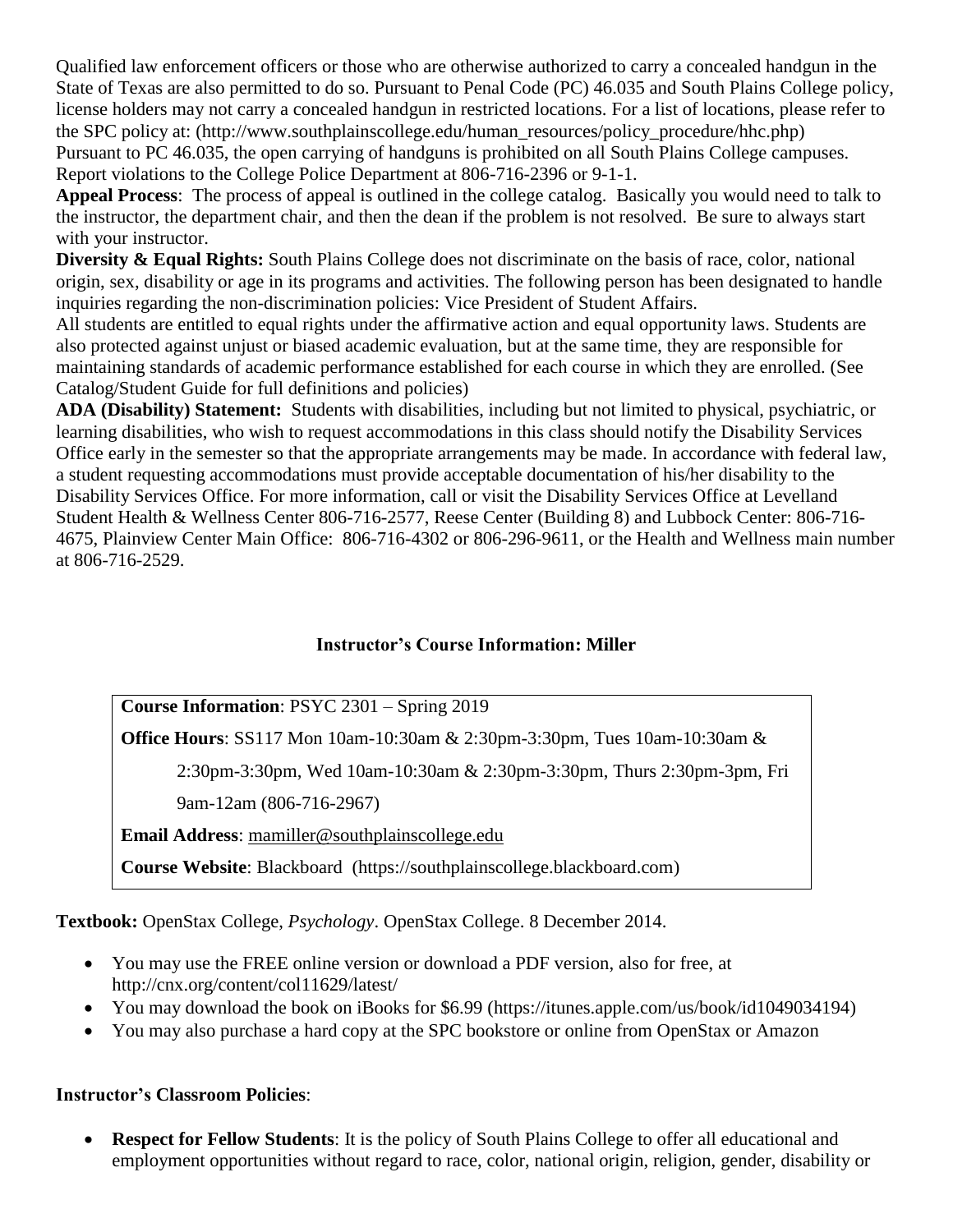age. All students will maintain respect for fellow classmates' personal beliefs, values, morals and life situations. In short, "Bigotry will not be tolerated." (Student Guide)

- **Electronic Devices**: Cell phones must be silenced and put away while in the classroom. Devices used for note-taking are permitted, but should be used responsibly and must not create distractions for you or others. Headphones will not be allowed during class.
- **Tardiness**: Please do your best to manage your time well and be on time to class. If you are tardy, please enter the room *quietly* and take a seat as close to the door as you can get. Being late to class is disruptive to your fellow classmates and is therefore subject to the same consequences listed in the Disruptive Behavior policy.
- **Disruptive Behavior**: Do your best to be respectful of others and their right to learn in a peaceful environment in all aspects of classroom behavior. Disruptive behavior includes, but is not limited to creating distractions, talking out of turn, talking with classmates during lecture, wandering in and out of class, chronically showing up late, chronically leaving early, or improper use of technology. "Failure to comply with lawful directions of a classroom teacher relative to maintaining good order is considered misconduct on the part of the student. Repeated violations of disrupting a class will result in the student being dropped from the course." (See Student Guide)
- **Attendance & Administrative Drop Policy**: Attendance will be taken during each class meeting. Students will be responsible for material presented and discussed in class. Due to South Plains College attendance policies, any student who fails to attend 5 classes during the semester or fails to attempt a minimum of two major grades may be dropped from the course with an 'X' or 'F.'
- **Academic Integrity**: See College Catalog "Offering the work of another as one's own, without proper acknowledgement, is plagiarism…" For further information and examples please see [www.plagiarism.org.](http://www.plagiarism.org/) Handing in work that was submitted for completion of another course will not be permitted. Students found guilty of such academic dishonesty in any form will receive a zero the work in question and will be dropped from the course with an 'F' should a second offense occur.
- **Late work:** Late work is not accepted in this course. No exceptions.

**Grading Policy and Method of Evaluation:** It is possible to earn up to 600 points in this course, as follows:

|                                    | Possible Points You Can<br>Earn This Semester | Points Earned By You This<br>Semester |
|------------------------------------|-----------------------------------------------|---------------------------------------|
| Reading Quizzes (10 $@$ 10 pts)    | 100                                           |                                       |
| Written Assignments (4 $@$ 25 pts) | 100                                           |                                       |
| Exam 1                             | 100                                           |                                       |
| Exam 2                             | 100                                           |                                       |
| Exam 3                             | 100                                           |                                       |
| Exam 4                             | 100                                           |                                       |
|                                    |                                               |                                       |
| Totals                             | 600                                           |                                       |